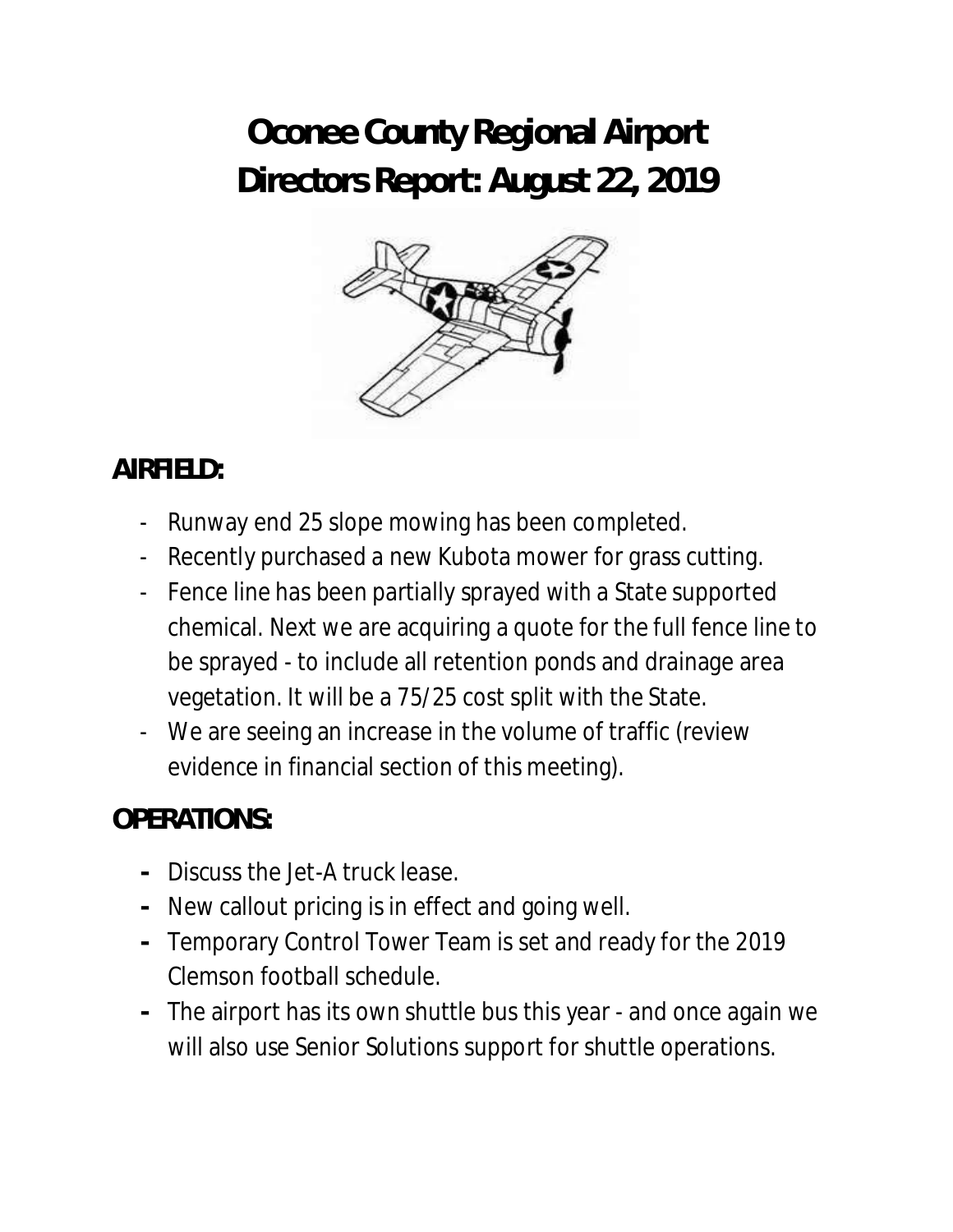# **SAFETY/SECURITY:**

**-** Camera signs have been posted on the building and at each entrance. (Update on extra security cameras).

#### **FBO FINANCIALS:**

**-** See attached

## **CAPITAL PROJECTS:**

- **-** Discuss land purchase.
- **-** Update on Capital Project, Primary portion of the agenda.

## **TERMINAL/FACILITIES:**

- **-** In the process of buying new lobby furniture.
- **-** Talking to the administrator about paving grass area behind the terminal for parking. (Discuss)

#### **PERSONNEL:**

- **-** Welcome Clay Sanders as he is now the fulltime County airport Groundskeeper.
- **-** We hired Antony Wayland full time for the airport line attendant job.